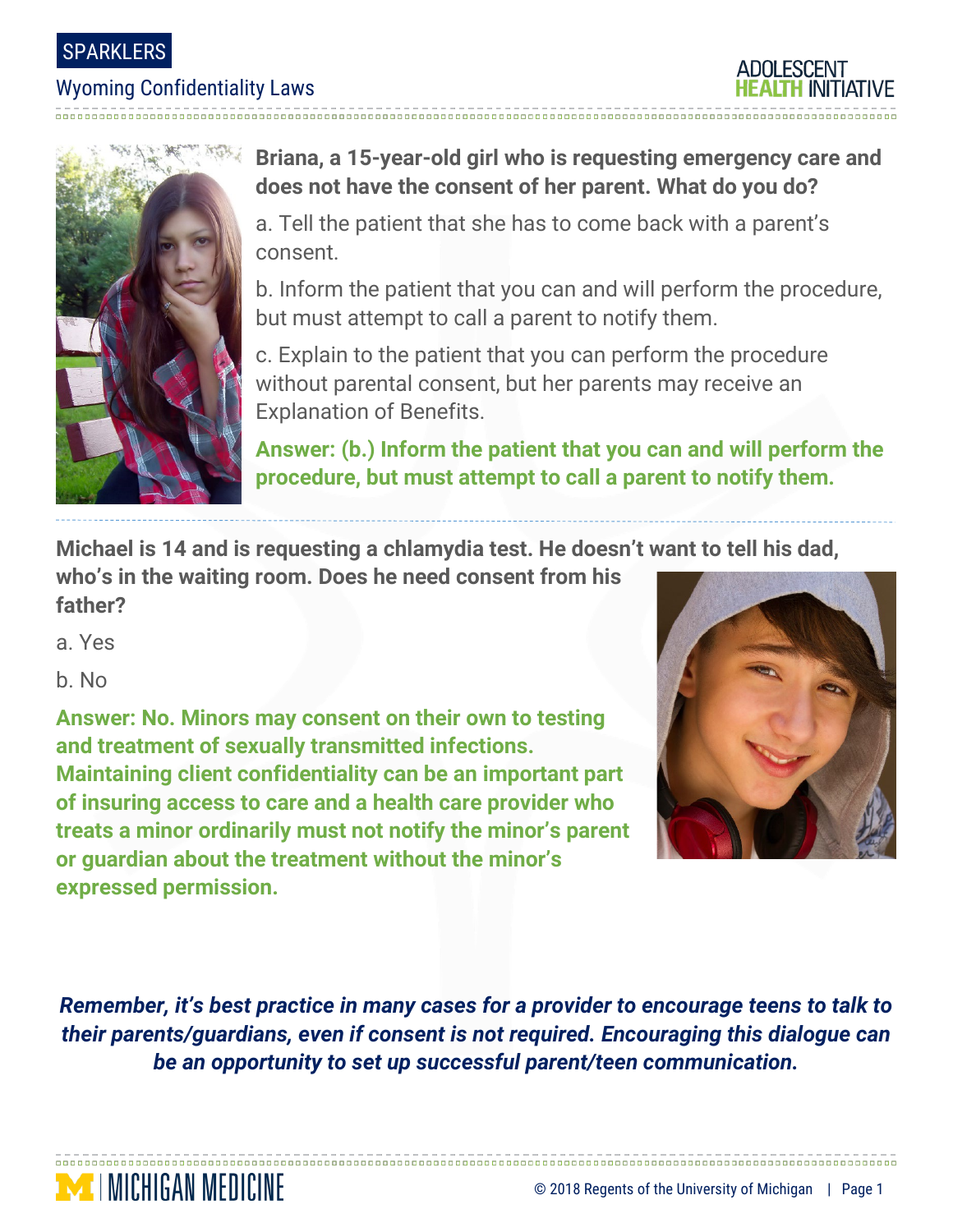

## Wyoming Confidentiality Laws





**Jade is 16 years old and comes in to receive sexual assault care, without her parents. Are you able to provide care?**

a. Yes b. No

**Answer: (a.) Yes. According to Wyoming Law, you** 

**can provide Jade care if the parents or guardian of the minor cannot be located promptly with diligent effort.**

**Which of these options below require parental consent for a 17-year-old teen living with apart from their parents and manages their own affairs?**

- a. HPV vaccine
- b. Abortion
- c. Treatment for controlled substances or alcohol
- d. None of these

**MEDICHIGAN MEDICINE** 

**Answer: (d.) None of these. Minors who are living apart from his/her parents or guardian and managing his/her own affairs regardless of his source of income do not require parental consent for health care services.**